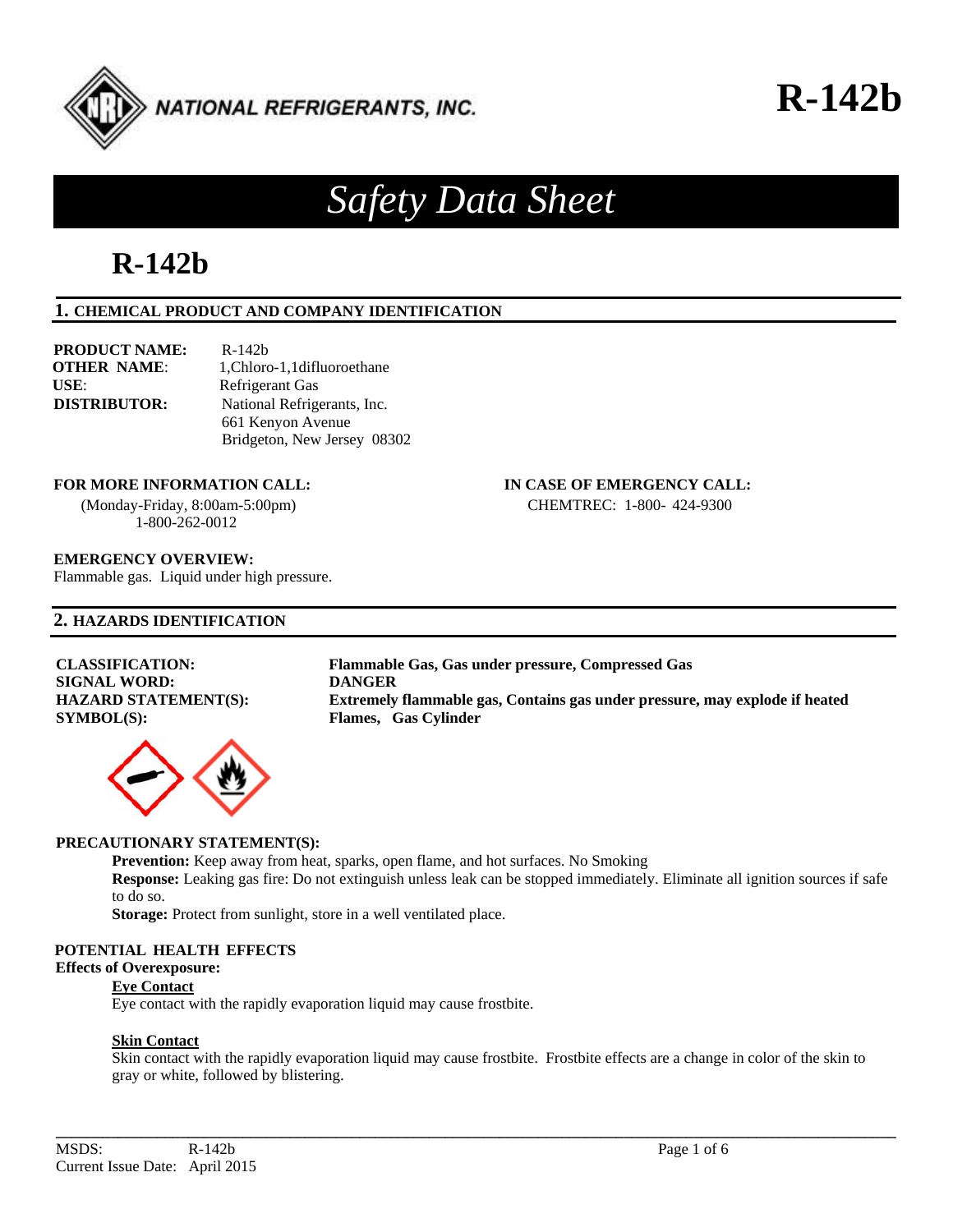

#### **Inhalation**

 Vapor is heavier than air and can cause suffocation by reducing oxygen available for breathing. Inhalation of high vapor concentration may cause dizziness, disorientation, incoordination, narcosis, nausea or vomiting, leading to unconsciousness, cardiac irregularities, or death.

#### **Ingestion**

Not an expected route of exposure.

#### **3. COMPOSITION / INFORMATION ON INGREDIENTS**

#### **INGREDIENT NAME CAS NUMBER WEIGHT %**

1-Chloro-1,1difluoroethane 75-68-3100

#### **COMMON NAME AND SYNONYMS**

R-142b; HCFC-142b

There are no impurities or stabilizers that contribute to the classification of the material identified in Section 2

#### **4. FIRST AID MEASURES**

#### **SKIN:**

 Remove contaminated clothing and flush affected areas with lukewarm water. DO NOT USE HOT WATER. Consult a physician immediately to determine if the cryogenic burn has resulted in blistering of the dermal surface or deep tissue freezing.

#### **EYES:**

Flush eyes with copious amounts of water for at least 15 minutes, retracting eyelids often. Seek medical attention.

#### **INHALATION:**

 If inhaled, remove to fresh air. If not breathing, give artificial respiration. If breathing is difficult, give oxygen. 142b acts as a simple asphyxiant. Do not give epinephrine or similar drugs.

#### **INGESTION:**

If conscious, drink three to four 8 ounce glasses of water. Call a physician. If unconscious, immediately take affected person to a hospital. Do not give anything by mouth to an unconscious person.

#### **ADVICE TO PHYSICIAN:**

Severe exposure requiring medical attention should not be treated with stimulants or adrenaline, since high concentrations of fluorocarbons may result in a sensitization of the heart to adrenaline, causing it to stop upon sudden physical exertion. Those with a known history of heart disease of heartbeat irregularities should be particularly careful to avoid overexposure.

**\_\_\_\_\_\_\_\_\_\_\_\_\_\_\_\_\_\_\_\_\_\_\_\_\_\_\_\_\_\_\_\_\_\_\_\_\_\_\_\_\_\_\_\_\_\_\_\_\_\_\_\_\_\_\_\_\_\_\_\_\_\_\_\_\_\_\_\_\_\_\_\_\_\_\_\_\_\_\_\_\_\_\_\_\_\_\_\_\_\_\_\_\_\_\_\_\_\_\_\_\_\_\_\_\_\_\_\_** 

#### **5. FIRE FIGHTING MEASURES**

#### **FLAMMABLE PROPERTIES**

**AUTOIGNITION TEMPERATURE:** 1169 F **UPPER EXPLOSIVE LIMIT :** 18 % **LOWER EXPLOSIVE LIMIT:** 6.2%

# **FLASH POINT:** None to complete evaporation (will burn in air) **EXTINGUISHING MEDIA:** Water spray or fog, alcohol foam, dry chemical, carbon dioxide.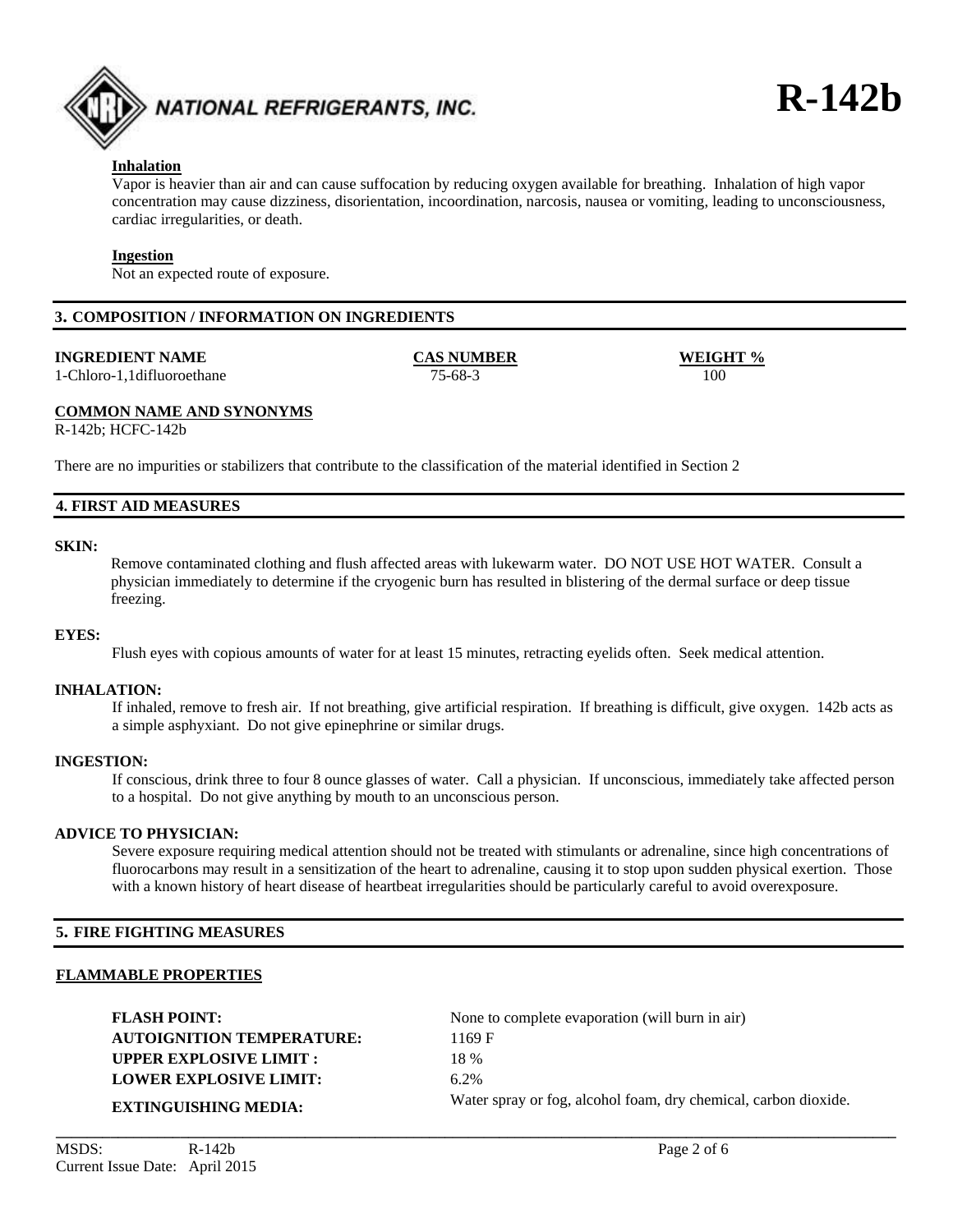

#### **UNUSUAL FIRE HAZARDS:**

May form explosive mixtures with air. Vapors may travel considerable distance to source of ignition and flash back. Emits toxic fumes – carbon monoxide, carbon dioxide, hydrogen chloride, hydrogen fluoride – under fire conditions.

#### **FIRE FIGHTING INSTRUCTIONS:**

Allow fire to burn unless leak can be stopped. Use self-contained breathing apparatus (SCBA) and skin protection to prevent contact with skin and eyes. Do not enter fire area without proper protection. Fight fire from safe distance. Use water spray or fog to keep cylinders cool.

#### **6. ACCIDENTAL RELEASE MEASURES**

#### **SPILL AND LEAK PROCEDURES:**

 Evacuate all personnel from affected area. Keep personnel upwind. Shut off all sources or ignition. Wear self-contained breathing apparatus, rubber boots and heavy rubber gloves. Shut off leak if there is no risk. Ventilate area, especially low places where heavy vapors may collect.

CERCLA Reportable Quantity = 5,000 lbs.

#### **7. HANDLING AND STORAGE**

 **NORMAL HANDLING:** Use only in well ventilated areas. Ground all equipment and cylinders before use. Use explosion-proof electrical equipment rated Class 1, group D in Division 1 locations. In Division 2 locations, all spark-producing electrical equipment must be explosion-proof and rated Class 1, Group D. Valve protection caps must remain in place unless container is secured with valve outlet pipe to use point. Do not drag, slide or roll cylinders. Use a suitable hand truck for cylinder movement. Do not heat cylinder by any means to increase the discharge rate of product from the cylinder. Use a check valve in the discharge line to prevent hazardous back flow into the cylinder. Close valve after each use and when empty. Protect cylinders from physical damage.

#### **STORAGE RECOMMENDATIONS:**

 Store in a cool, dry, well ventilated area away from heavy traffic and emergency exits. Do not allow cylinder storage area temperatures to exceed 125 deg. F (52C). Cylinders should be stored upright and firmly secured to prevent falling or being knocked over. Full and empty cylinders should be segregated. Use a first in – first out inventory system to prevent full cylinders from being stored for excessive periods of time.

#### **8. EXPOSURE CONTROLS / PERSONAL PROTECTION**

#### **ENGINEERING CONTROLS:**

Use local exhaust ventilation designed for flammable gas atmospheres. Check for air contamination and oxygen deficiency.

#### **PERSONAL PROTECTIVE EQUIPMENT:**

#### **SKIN PROTECTION:**

Plastic or rubber gloves. Lined neoprene gloves should be used when handling liquid.

#### **EYE PROTECTION:**

ANSI Z87.1 approved safety glasses with side shields or equivalent. Chemical splash goggles should be worn when handling liquid.

#### **RESPIRATORY PROTECTION:**

 Under normal manufacturing conditions, no respiratory protection is required when using this product. Self-contained breathing apparatus (SCBA) is required if a large spill or release occurs.

**\_\_\_\_\_\_\_\_\_\_\_\_\_\_\_\_\_\_\_\_\_\_\_\_\_\_\_\_\_\_\_\_\_\_\_\_\_\_\_\_\_\_\_\_\_\_\_\_\_\_\_\_\_\_\_\_\_\_\_\_\_\_\_\_\_\_\_\_\_\_\_\_\_\_\_\_\_\_\_\_\_\_\_\_\_\_\_\_\_\_\_\_\_\_\_\_\_\_\_\_\_\_\_\_\_\_\_\_**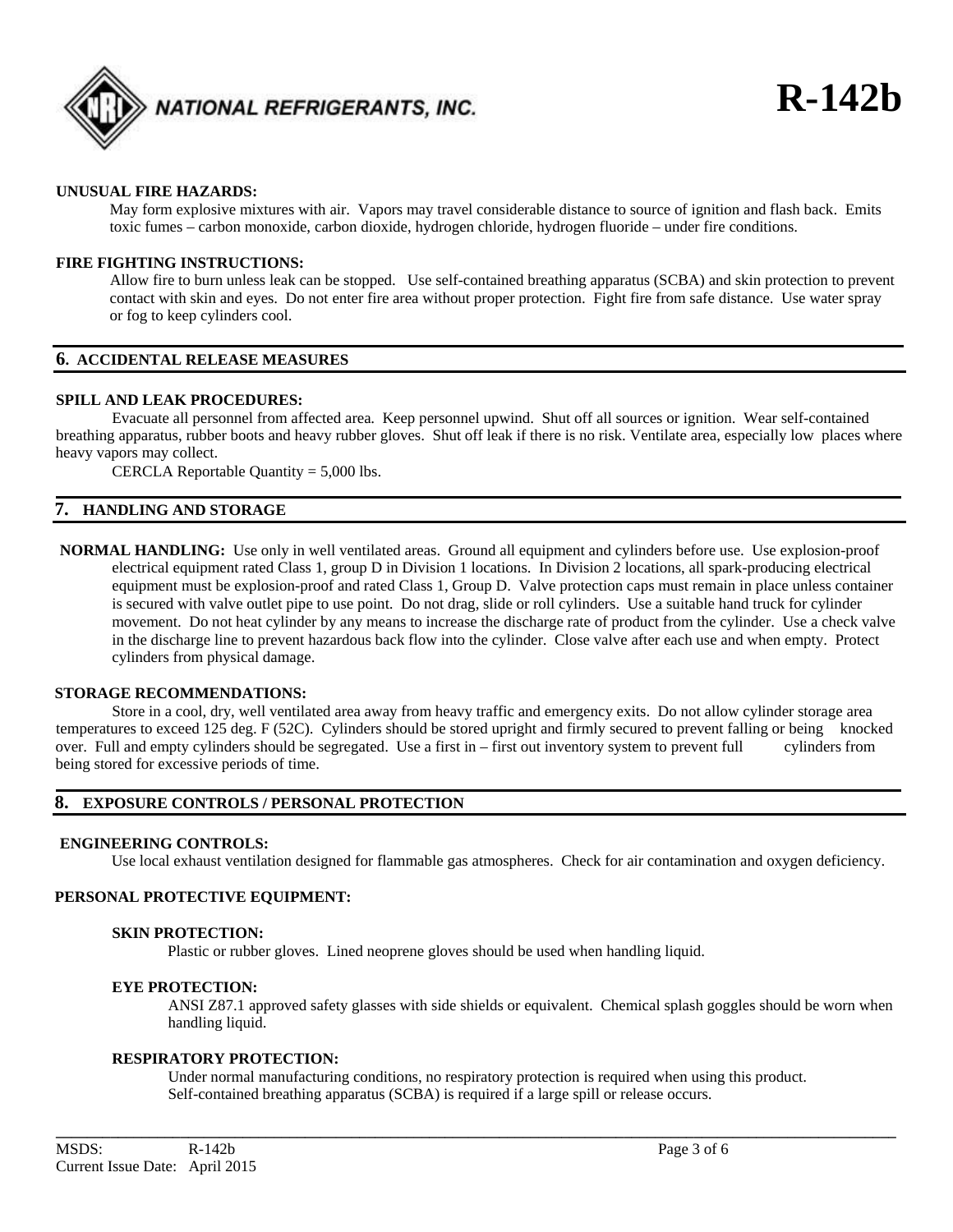

#### **EXPOSURE GUIDELINES**

| (Exposure Limits)          |                        |                        |
|----------------------------|------------------------|------------------------|
| <b>INGREDIENT NAME</b>     | <b>ACGIH TLV</b>       | <b>OSHA PEL</b>        |
| 1-Chloro-1,1difluoroethane | $1000$ ppm TWA $(8hr)$ | $1000$ ppm TWA $(8hr)$ |

 **OTHER LIMIT** 

**R-142b** 

#### **9. PHYSICAL AND CHEMICAL PROPERTIES**

| <b>APPEARANCE:</b>                 | Clear, colorless liquid and vapor                            |
|------------------------------------|--------------------------------------------------------------|
| PHYSICAL STATE:                    | Gas at ambient temperatures                                  |
| <b>ODOR:</b>                       | Faint ethereal odor                                          |
| <b>SOLUBILITY IN WATER:</b>        | Slightly soluble                                             |
| <b>BOILING POINT:</b>              | 14 F/-10 C                                                   |
| <b>VAPOR PRESSURE:</b>             | 44.7 psia @ 21 deg. C /70 F                                  |
| <b>FLASH POINT:</b>                | None to complete evaporation (will burn in air)              |
| <b>EVAPORATION RATE:</b>           | No data available                                            |
| <b>FLAMMABILITY:</b>               | Flammable                                                    |
| <b>LEL/UEL:</b>                    | $6.2\% - 18\%$                                               |
| PARTITION COEFFICIENT              |                                                              |
| n-OCTANOL/WATER:                   | Log Pow 1.6 2.05                                             |
| <b>AUTO IGNITION TEMPERATURE:</b>  | 1169°F / 625°C                                               |
| <b>DECOMPOSITION TEMPERATURE:</b>  | No data available                                            |
| <b>VISCOSITY:</b>                  | Not applicable                                               |
| VAPOR DENSITY (air $= 1.0$ ):      | 3.71 @ $21^{\circ}C/70^{\circ}F$                             |
| % VOLATILES BY VOLUME:             | 100                                                          |
| <b>DENSITY</b>                     | Vapor @ 70°F/21.1°C = 0.278 lb/ft3 (4.45 kg/m <sup>3</sup> ) |
| pH:                                | Unknown                                                      |
| <b>MELTING POINT:</b>              | $-130.8^{\circ}$ C/-203.4 $^{\circ}$ F                       |
| <b>SPECIFIC GRAVITY (Water=1):</b> | 1.11 @ $25C/77$ °F                                           |
| <b>MOLECULAR FORMULA:</b>          | $C_2H_3C_1F_2$                                               |
| <b>MOLECULAR WEIGHT:</b>           | 100.5                                                        |

#### **10. STABILITY AND REACTIVITY**

#### **CHEMICAL STABLILITY:**

1-Chloro-1,1difluoroethane is stable.

#### **REACTIVITY:**

1-Chloro-1,1difluoroethane is not reactive. Avoid open flames and high temperatures.

#### **INCOMPATIBILITY WITH OTHER MATERIALS:**

Strong oxidizing agents. Alkali or alkaline earth metals. Powdered aluminum, magnesium, zinc, beryllium and their alloys.

**\_\_\_\_\_\_\_\_\_\_\_\_\_\_\_\_\_\_\_\_\_\_\_\_\_\_\_\_\_\_\_\_\_\_\_\_\_\_\_\_\_\_\_\_\_\_\_\_\_\_\_\_\_\_\_\_\_\_\_\_\_\_\_\_\_\_\_\_\_\_\_\_\_\_\_\_\_\_\_\_\_\_\_\_\_\_\_\_\_\_\_\_\_\_\_\_\_\_\_\_\_\_\_\_\_\_\_\_** 

#### **CONDITIONS TO AVOID:**

Heat, sparks, flames, and other ignition sources.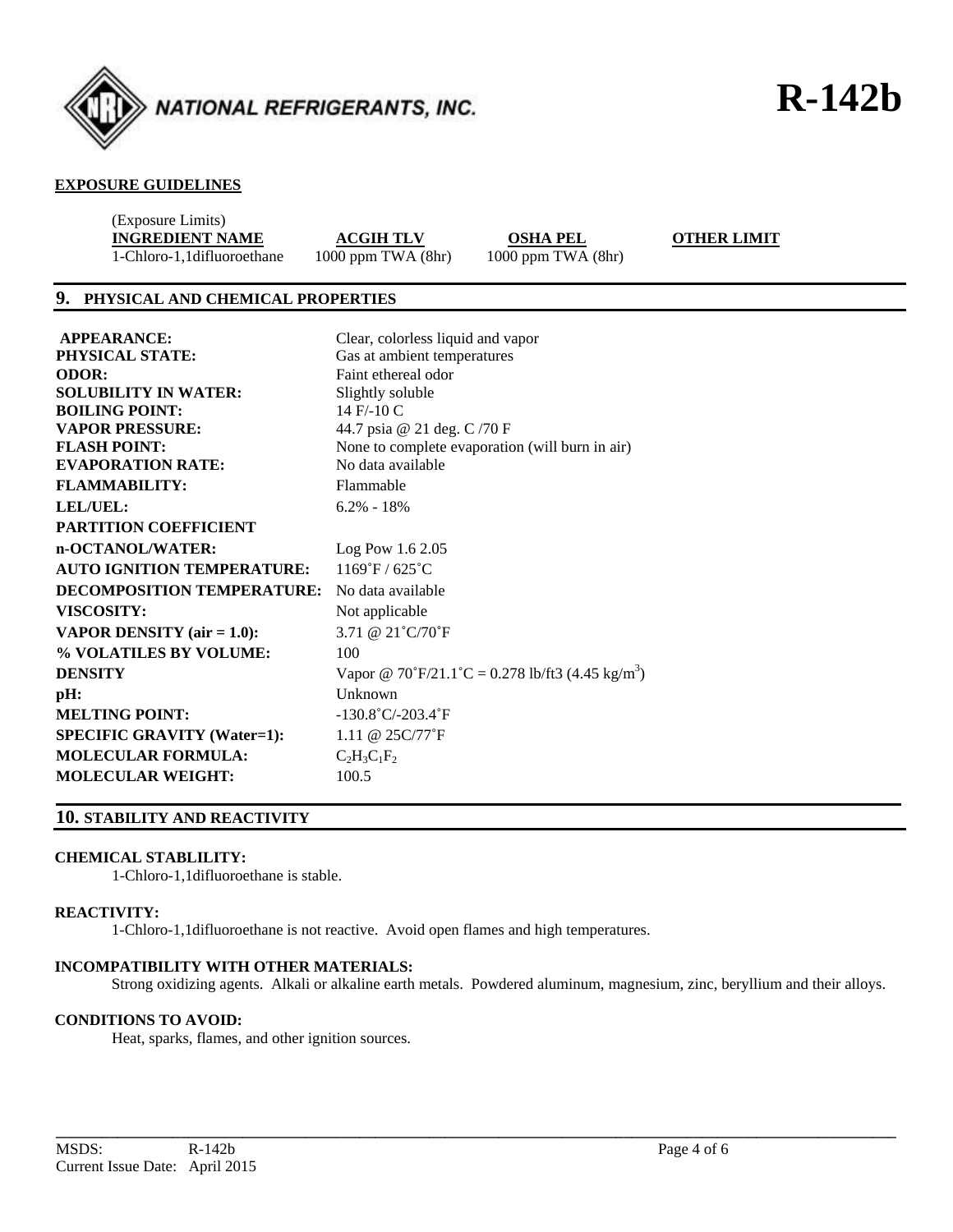

#### **11. TOXICOLOGICAL INFORMATION**

Rat inhalation LC50 (4 hr.): 2050 gm/m3; 128,000 ppm

Mouse inhalation LC50 (2 hr.): 1750 gm/m3

In screening studies with experimental animals, exposure above 25,000 ppm followed by a large epinephrine challenge has induced serious cardiac irregularities. Preliminary screening tests indicated that 1-Chloro-1,1-difluoroethane may be weakly mutagenic. In vivo cytogenicity and dominant lethal assays for mutagenicity were negative. In a two year rat inhalation study, 1-Chloro-1,1difuoroethane produced no chronic or carcinogenic effects at levels as high as 2% in air.

#### **POTENTIAL HEALTH EFFECTS**

#### **Effects of Overexposure:**

#### **Eye Contact**

Eye contact with the rapidly evaporation liquid may cause frostbite.

#### **Skin Contact**

 Skin contact with the rapidly evaporation liquid may cause frostbite. Frostbite effects are a change in color of the skin to gray or white, followed by blistering.

#### **Inhalation**

 Vapor is heavier than air and can cause suffocation by reducing oxygen available for breathing. Inhalation of high vapor concentration may cause dizziness, disorientation, incoordination, narcosis, nausea or vomiting, leading to unconsciousness, cardiac irregularities, or death.

#### **Ingestion**

Not an expected route of exposure.

#### **12. ECOLOGICAL INFORMATION**

#### **DEGRADABILITY (BOD):**

1-Chloro 1,1-difluoroethane is a gas at room temperature; therefore, it is unlikely to remain in water.

#### **13. DISPOSAL CONSIDERATIONS**

#### **WASTE DISPOSAL:**

 Material, as supplied, is a hazardous waste according to RCRA. Material is subject to RCRA Land Disposal Prohibitions – Halogenated Organic Compounds (HOCs, 40 CFR 268, Appendix III) and Scheduled Third Wastes (40 CFR 268.11). Incinerate in a high-temperature incinerator designed to burn fluorine-containing materials, in accordance with current federal, state and local regulations. Processing, use or contamination may make this information inaccurate or incomplete. RCRA Hazardous Waste Number = D001

#### **14. TRANSPORT INFORMATION**

**US DOT ID NUMBER:** UN2517 **US DOT HAZARD CLASS:** US DOT PROPER SHIPPING NAME: 1-Chloro 1,1-difluoroethane or Refrigerant gas R-142b US DOT HAZARD CLASS: 2.1 US DOT PACKING GROUP: Not applicable

**\_\_\_\_\_\_\_\_\_\_\_\_\_\_\_\_\_\_\_\_\_\_\_\_\_\_\_\_\_\_\_\_\_\_\_\_\_\_\_\_\_\_\_\_\_\_\_\_\_\_\_\_\_\_\_\_\_\_\_\_\_\_\_\_\_\_\_\_\_\_\_\_\_\_\_\_\_\_\_\_\_\_\_\_\_\_\_\_\_\_\_\_\_\_\_\_\_\_\_\_\_\_\_\_\_\_\_\_**